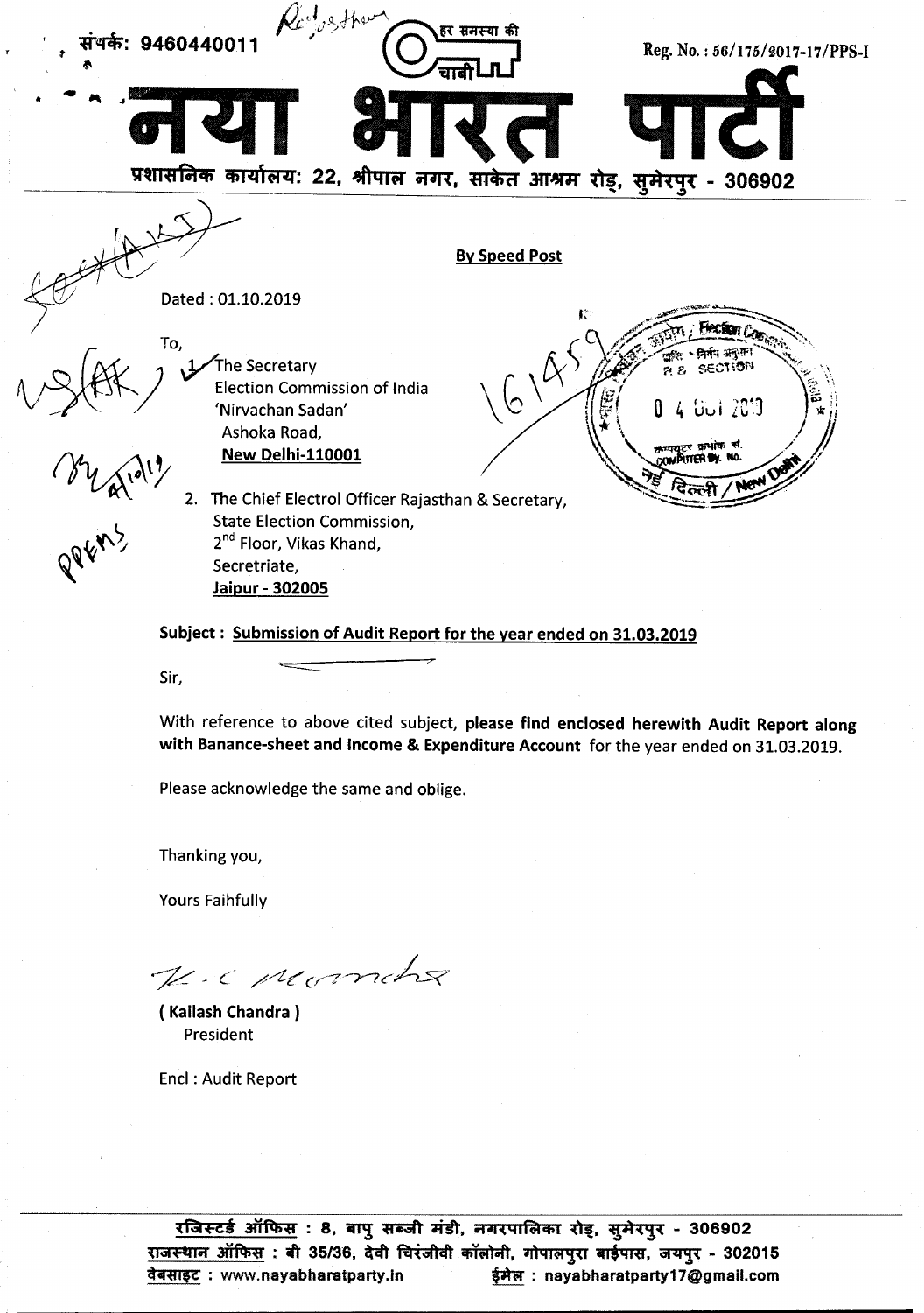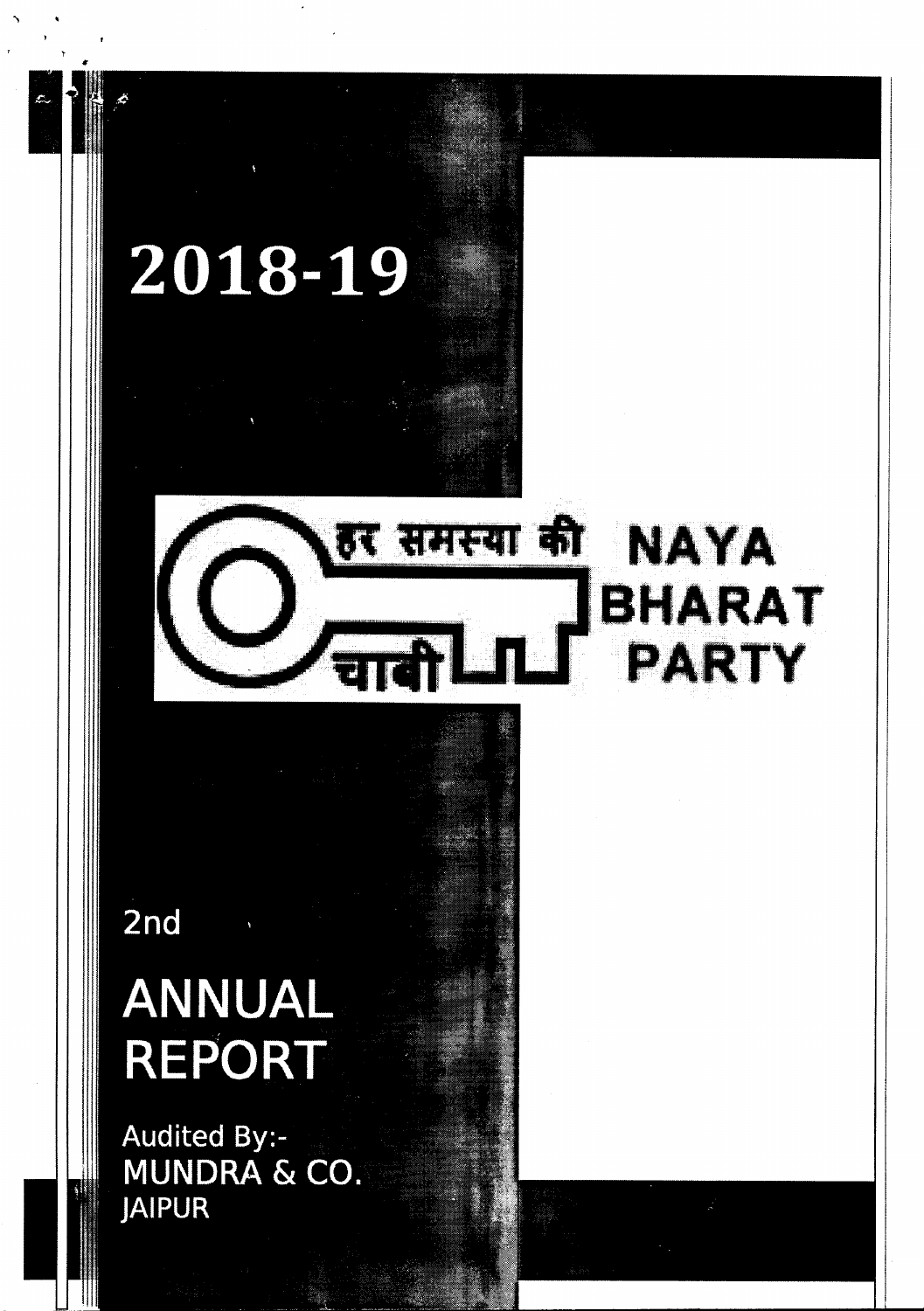## INDEPENDENT AUDITOR'S REPORT

## THE PRESIDENT NAYA BHARAT PARTY, 8, BAPU SABJI MANDl, SUMERPUR-306902 (RAJ)

### Report on the Financial Statements

We have audited the accompanying financial statements of NAYA BHARAT PARTY, (The "Party"), which comprise the Balance Sheet as at  $31<sup>st</sup>$  March 2019, Income & Expenditure Account and the Cash Flow Statement for the year ended on that date and a summary of the significant accounting policies and other explanatory information.

# Management's responsibility for the Financial Statements

The Party's Management is responsible for the preparation and presentation of the financial statements that give a true and fair view of the financial position and cash flow of the Party in accordance with the accounting principles generally accepted in India, including the applicable Accounting Standards. This responsibility also includes maintenance of adequate accounting records for safeguarding of the assets of the Party and for preventing and detecting frauds and other irregularities; selection and application of appropriate accounting policies; making judgments and estimates that are reasonable and prudent; and design, implementation and maintenance of adequate internal financial controls, that are operating effectively for ensuring the accuracy and completeness of the accounting records, relevant to the preparation and presentation of financial statements that give a true and fair view and are free from material misstatements, whether due to fraud or error.

### Auditor's Responsibility

Our responsibility is to express an opinion on these financial statements based on our audit. We conducted our Audit in accordance with the auditing standards generally accepted in India. Those Standards require that we comply with ethical requirements and plan and perform the audit to obtain reasonable assurance about whether the financial statements are free of material misstatements.

An audit involves performing procedures to obtain audit evidences about the amounts and the disclosures in the financial statements. The procedures selected depend on the auditor's judgement, including the assessment of the risks of material misstatement of the financial statements, whether due to fraud or error. In making those risk assessments, the auditor considers internal financial control relevant to the Party's preparation of the financial statements that give a true and fair view in order to design audit procedures that are appropriate in the circumstances, but not for the purpose of expressing an opinion on whether the Party has in place an adequate internal financial control system over financial reporting and operating effectiveness of such controls. An audit also includes evaluating the appropriateness of the accounting policies used and the reasonableness of the accounting estimates made by the Party's Management, as well as evaluating the overall presentation of the financial statements.  $\blacksquare$ 

We believe that the audit evidences we have obtained are sufficient and appropriate do provide a basis of our audit opinion on the financial statements.

~~..."~ Head Office: 513, 4<sup>th</sup> Floor, Apex Mall, Lal Kothi, Tonk Road, JAIPUR Website: www.camundra.com Email: camundra.co@gmail.com, office.camundra@gmail.com Jaipur: 0141-5106474·9828225521,7891125990· Mumbai : 9167578635· Madanqan] Kishanqarh : 9024231965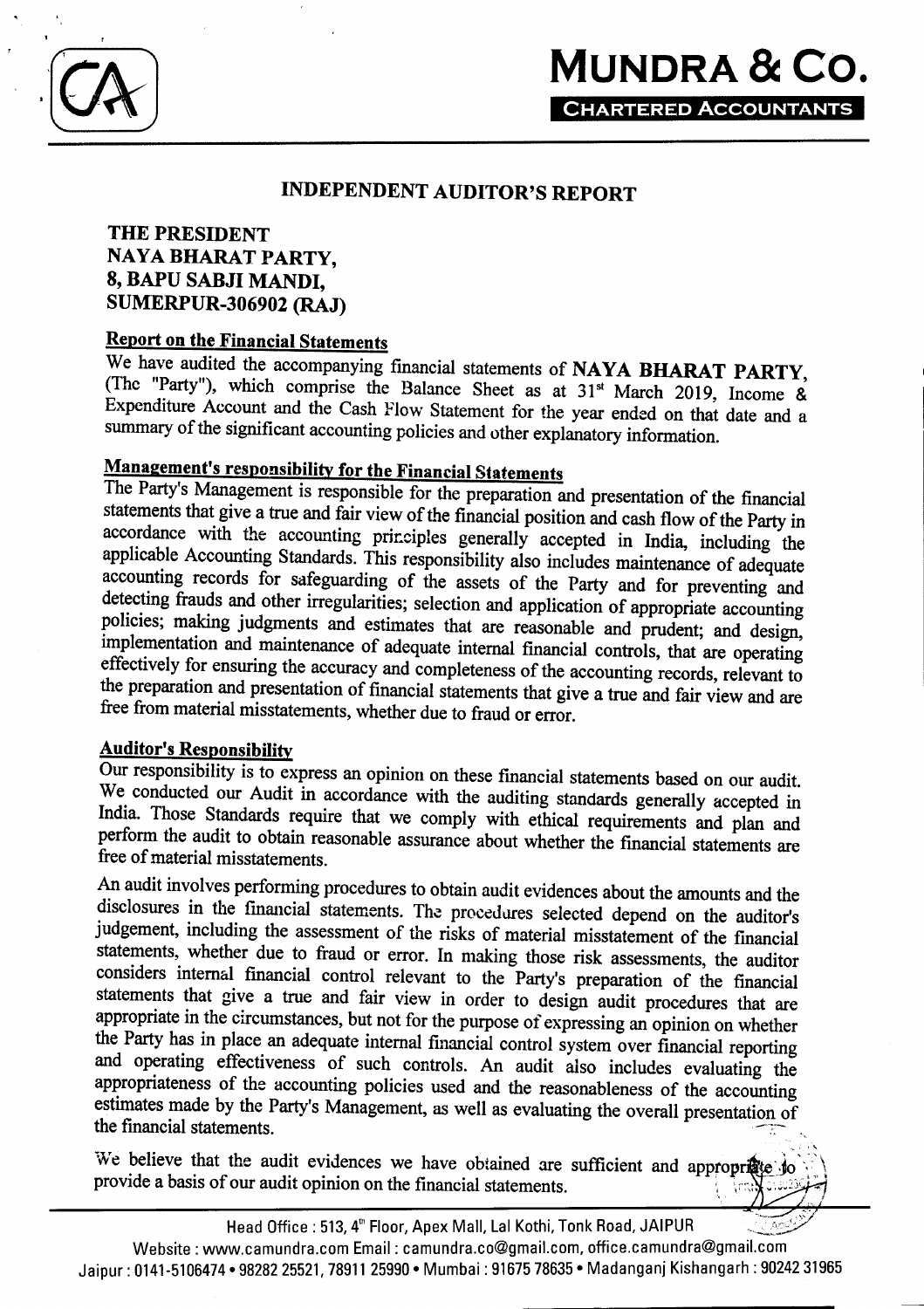

## **Opinion**

In our opinion and to the best of our information and according to the explanations given to us, the aforesaid financial statements give the information required by the relevant acts and rules in the manner so required and give a true and fair view in conformity with the applicable accounting principles generally accepted in India, of the Balance Sheet of the Party as at 31<sup>st</sup> March 2019, its Deficit and cash flows for the year ended on that date.

## **Report on Other Legal and Regulatory Requirements**

Further, we report that:

- (i) We have sought and obtained all the information and explanations, which to the best of our knowledge and belief were necessary for the purpose of our audit;
- (ii) In our opinion, proper books of account as required by the relevant laws have been kept by the Party so far as it appears from our examination of those books.
- (iii) The Balance Sheet, Income and Expenditure account and the Cash Flow Statement dealt with by this report are in agreement with the books of account,
- (iv) In our opinion and to the best of our information and according to the explanations given to us, the Balance Sheet, Income and Expenditure Account and the Cash Flow Statement are in conformity with the accounting standards generally accepted in India.

**FOR MUNDRA & CO. CHARTERED ACCOUNTANTS FRN : 013023C**

 $\mathcal P$ ASHWANI MUNDRA (PARTNER) M.No: 405081

**DATE : 28.09.2019 PLACE: JAIPUR**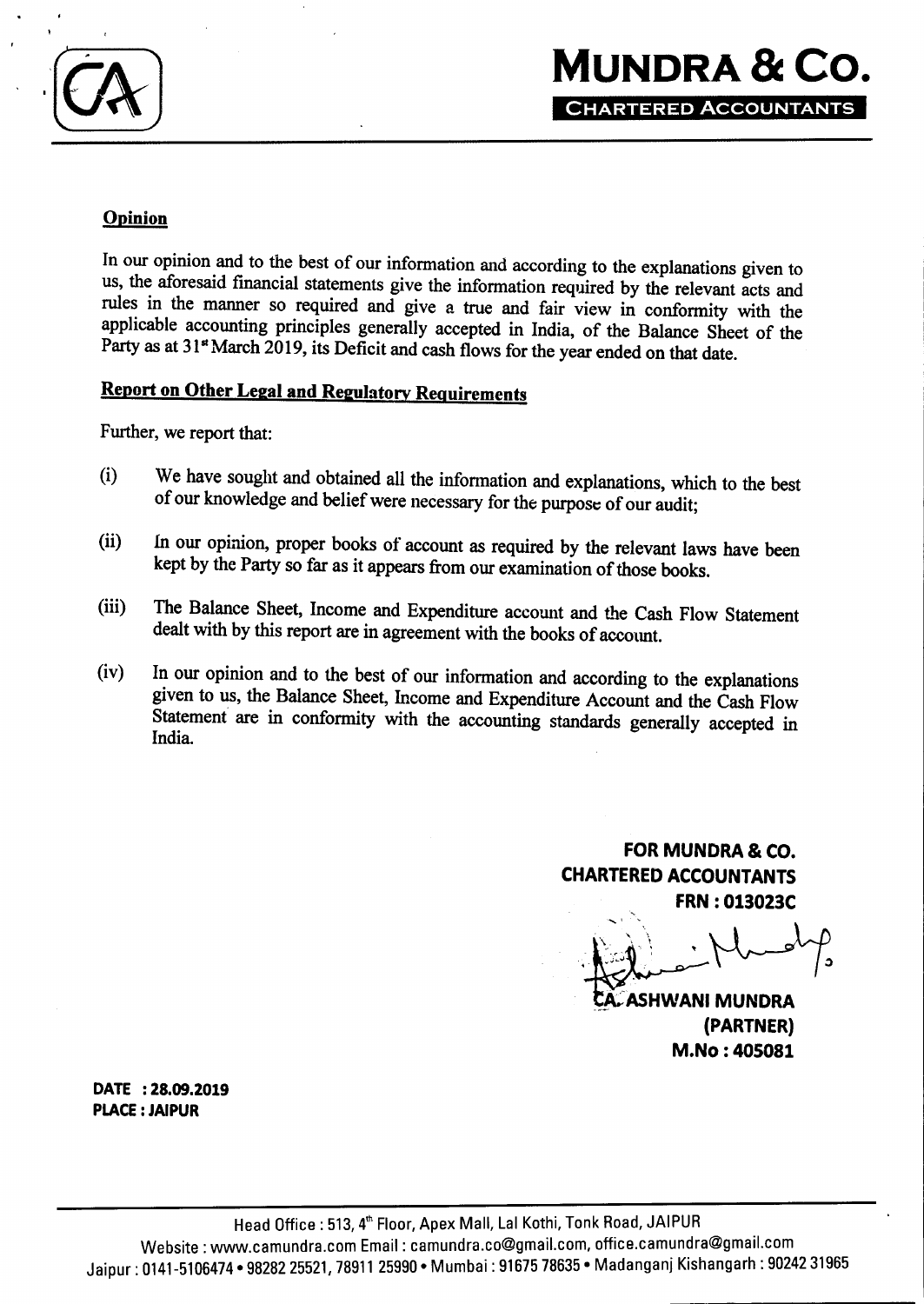## NAYA SHARAT PARTY 8, BAPU SABJI MANDl SUMERPUR (RAJ.)

### BALANCE SHEET AS AT 31.03.2019

| <b>SOURCES OF FUNDS</b>                       | <b>SCHEDULE</b> | F.Y. 2018-19 | F.Y. 2017-18 |
|-----------------------------------------------|-----------------|--------------|--------------|
| <b>CORPUS FUND</b>                            | $\mathbf{1}$    | 15000.00     | 15000.00     |
| <b>GENERAL FUND</b>                           | $\overline{2}$  | $-152739.00$ | 128073.00    |
| <b>EARMARKED FUND</b>                         |                 |              |              |
| <b>RESERVES</b>                               |                 |              |              |
| LOANS AND BORROWINGS<br>SECURED               | 3               |              |              |
| UNSECURED (INTEREST FREE)                     |                 | 1051012.00   | 705000.00    |
| CURRENT LIABILITIES AND PROVISIONS            |                 |              |              |
| <b>TOTAL</b>                                  |                 | 913273.00    | 848073.00    |
| <b>APPLICATION OF FUNDS</b>                   |                 |              |              |
|                                               |                 |              |              |
| <b>FIXED ASSETS</b><br><b>TANGIBLE ASSETS</b> | 4               | 832261.00    |              |
| <b>INTANGIBLE ASSETS</b>                      |                 |              | 832261.00    |
| <b>CAPITAL WIP</b>                            |                 |              |              |
| IINVESTMENTS                                  |                 |              |              |
| LONG TERM                                     |                 |              |              |
| <b>CURRENT INVESTMENTS</b>                    |                 |              |              |
| <b>CURRENT ASSETS</b>                         | 5               | 81012.00     | 15812.00     |
| LOANS, ADVANCES AND DEPOSITS                  |                 |              |              |
| <b>TOTAL</b>                                  |                 | 913273.00    | 848073.00    |
| SIGNIFICANT ACCOUNTING POLICIES               | 11              |              |              |
| <b>NOTES TO ACCOUNTS</b>                      | 12              |              |              |

In terms of report of our even date

FOR NAYA BHARAT PARTY **FOR MUNDRA & CO.** 

*//. (. / UVZ'/).-tr,/{sz \_~* CHARTERED ACCOUNTANTS<br>
FRN NO.:013023C<br>
PRESIDENT TREASURER CA. ASHWANI MUNDRA

CHARTEREDACCOUNTANTS

CA. ASHWANI MUNDRA (PARTNER) M.No. : 405081

DATE : 28.09.2019 PLACE: JAIPUR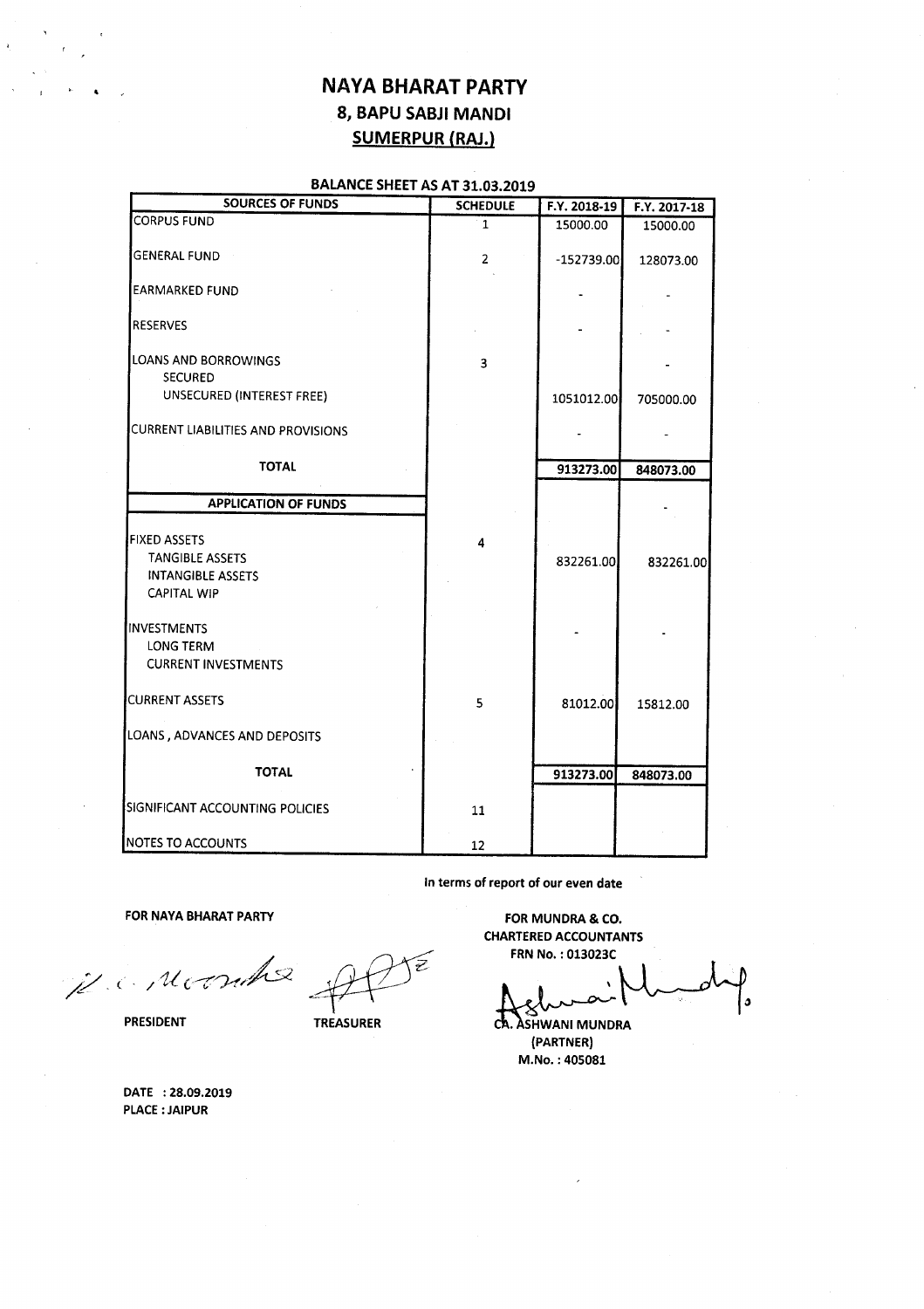# NAYA BHARAT PARTY 8, BAPU SABJI MANDl SUMERPUR (RAJ.)

#### INCOME AND EXPENDITURE ACCOUNT FOR THE YEAR ENDED ON 31.03.2019

| <b>PARTICULARS</b>                                         | <b>SCHEDULE</b> |              | F.Y. 2018-19   F.Y. 2017-18 |
|------------------------------------------------------------|-----------------|--------------|-----------------------------|
| <b>INCOME</b>                                              |                 |              |                             |
| FEES AND SUBSCRIPTION                                      | 6               | 15500.00     | 200600.00                   |
| <b>GRANT / DONATION / CONTRIBUTION</b>                     | 7               | 84000.00     | 5515.00                     |
| COLLECTION BY ISSUING COUPANS/ SALE OF                     |                 |              |                             |
| <b>PUBLICATIONS</b>                                        |                 |              |                             |
| OTHER INCOME                                               |                 | 99500.00     | 206115.00                   |
| Total (A)                                                  |                 |              |                             |
| <b>EXPENDITURES</b>                                        |                 |              |                             |
| <b>ELECTION EXPENSES</b>                                   | 8               | 377662.00    |                             |
| <b>EMPLOYEE COST</b>                                       | 9               | 0.00         | 45000.00                    |
| ADMINISTRATIVE AND GENERAL EXPENSES                        | 10              | 2650.00      | 33042.00                    |
| <b>FINANCE COST</b>                                        |                 |              |                             |
| DEPRECIATION AND AMORTISATION AND OTHER<br><b>EXPENSES</b> |                 |              |                             |
| Total (B)                                                  |                 | 380312.00    | 78042.00                    |
|                                                            |                 |              |                             |
| <b>Excess of Income Over Expenditure</b>                   |                 | $-280812.00$ | 128073.00                   |
| (Being surplus transferred to General Fund)                |                 |              |                             |
| Significant Accounting Polidies                            | 11              |              |                             |
| Notes To Accounts                                          | 12              |              |                             |

In terms of report of our even date

FOR NAYA BHARAT PARTY **FOR MUNDRA & CO.** 

 $\mathbb{Z}$  . Me  $\gamma$ 1

FOR MUNDRA & CO.<br>
HARTERED ACCOUNTANTS<br>
FRN No.: 013023C<br>
FRN No.: 013023C<br>
AS

CHARTEREDACCOUNTANTS

**PRESIDENT TREASURER CA. ASHWANI MUNDRA** {PARTNER} M.No. : 405081

DATE : 28.09.2019 PLACE: JAIPUR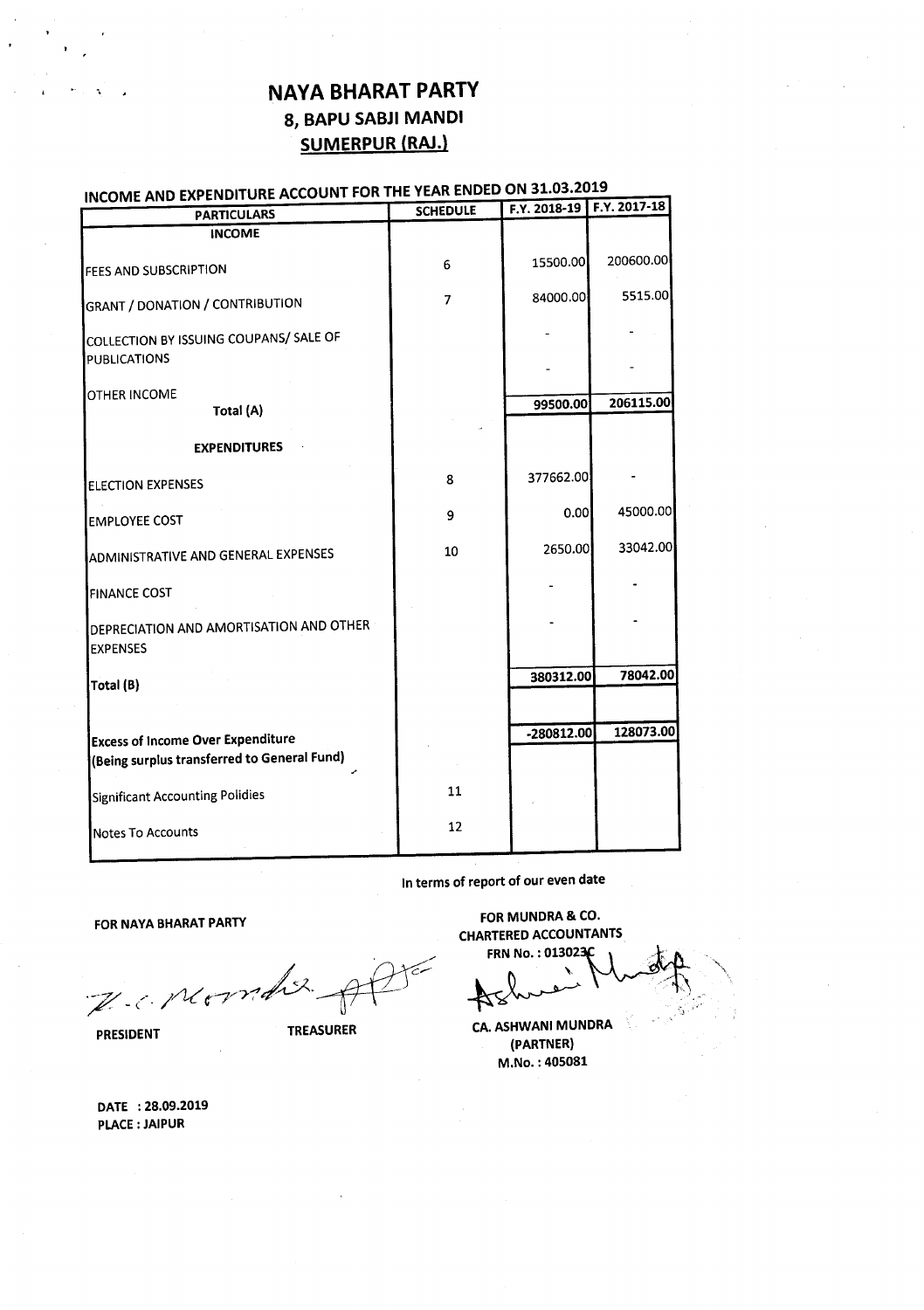## NAYA BHARAT PARTY 8, BAPU SABJI MANDl SUMERPUR (RAJ.)

 $\ddot{\phantom{1}}$ 

 $\ddot{\phantom{a}}$ 

| SCHEDULES FORMING PARTS OF THE ACCOUNTS FOR THE YEAR ENDED 31.03.2019<br><b>PARTICULARS</b> | F.Y. 2018-19             | F.Y. 2017-18 |
|---------------------------------------------------------------------------------------------|--------------------------|--------------|
| <b>SCHEDULE:1</b>                                                                           |                          |              |
| <b>CORPUS FUND</b>                                                                          |                          |              |
| OP. BAL                                                                                     | 15000.00                 | 15000.00     |
| Add: Addition during the year                                                               |                          |              |
| <b>TOTAL</b>                                                                                | 15000.00                 | 15000.00     |
|                                                                                             |                          |              |
| <b>SCHEDULE:2</b><br><b>GENERAL FUND</b>                                                    |                          |              |
| OP. BAL                                                                                     |                          |              |
|                                                                                             | 128073.00                |              |
| Add : Surplus during the year                                                               | $-280812.00$             | 128073.00    |
| <b>TOTAL</b>                                                                                | $-152739.00$             | 128073.00    |
| <b>SCHEDULE:3</b>                                                                           |                          |              |
| <b>LOANS AND ADVANCES</b>                                                                   |                          |              |
| UNSECURED LOANS (INTEREST FREE LOAN)                                                        | $\overline{\phantom{0}}$ |              |
| <b>GANESH RAM SUTHAR</b>                                                                    |                          |              |
| K.C. MOONDRA & COMPANY                                                                      | 100000.00                | 100000.00    |
| <b>MAHENDRA RAWAL</b>                                                                       | 80000.00                 | 80000.00     |
| SHRI KAMBESHWAR BUILDERS AND DEVELOPERS                                                     | 250000.00                | 250000.00    |
| <b>WELCOME BROKER</b>                                                                       | 150000.00                | 150000.00    |
| KAILASH CHANDRA MOONDRA HUF                                                                 | 125000.00                | 125000.00    |
| <b>TOTAL</b>                                                                                | 346012.00                |              |
|                                                                                             | 1051012.00               | 705000.00    |
| <b>SCHEDULE :5</b>                                                                          |                          |              |
| <b>CURRENT ASSETS</b>                                                                       |                          |              |
| Cash In Hand                                                                                | 2187.00                  | 1336.00      |
| Balance with Kotak Mahindra Bank                                                            | 74883.00                 | 10298.00     |
| Balance with Sumerpur Mercantile Co. Bank                                                   |                          | 4178.00      |
| Cheques in Hand                                                                             | 3942.00                  |              |
| <b>TOTAL</b>                                                                                | 81012.00                 | 15812.00     |
|                                                                                             |                          |              |
| <b>SCHEDULE:6</b>                                                                           |                          |              |
| <b>FEES AND SUBSCRIPTION</b>                                                                |                          |              |
| <b>Primary Membership Fee</b>                                                               | 15500.00                 | 200600.00    |
| <b>TOTAL</b>                                                                                | 15500.00                 | 200600.00    |
| <b>SCHEDULE:7</b>                                                                           |                          |              |
| <b>GRANT / DONATION / CONTRIBUTION</b>                                                      |                          |              |
| Donation received                                                                           | 84000.00                 | 55115.00     |
| <b>TOTAL</b>                                                                                | 84000.00                 | 55115.00     |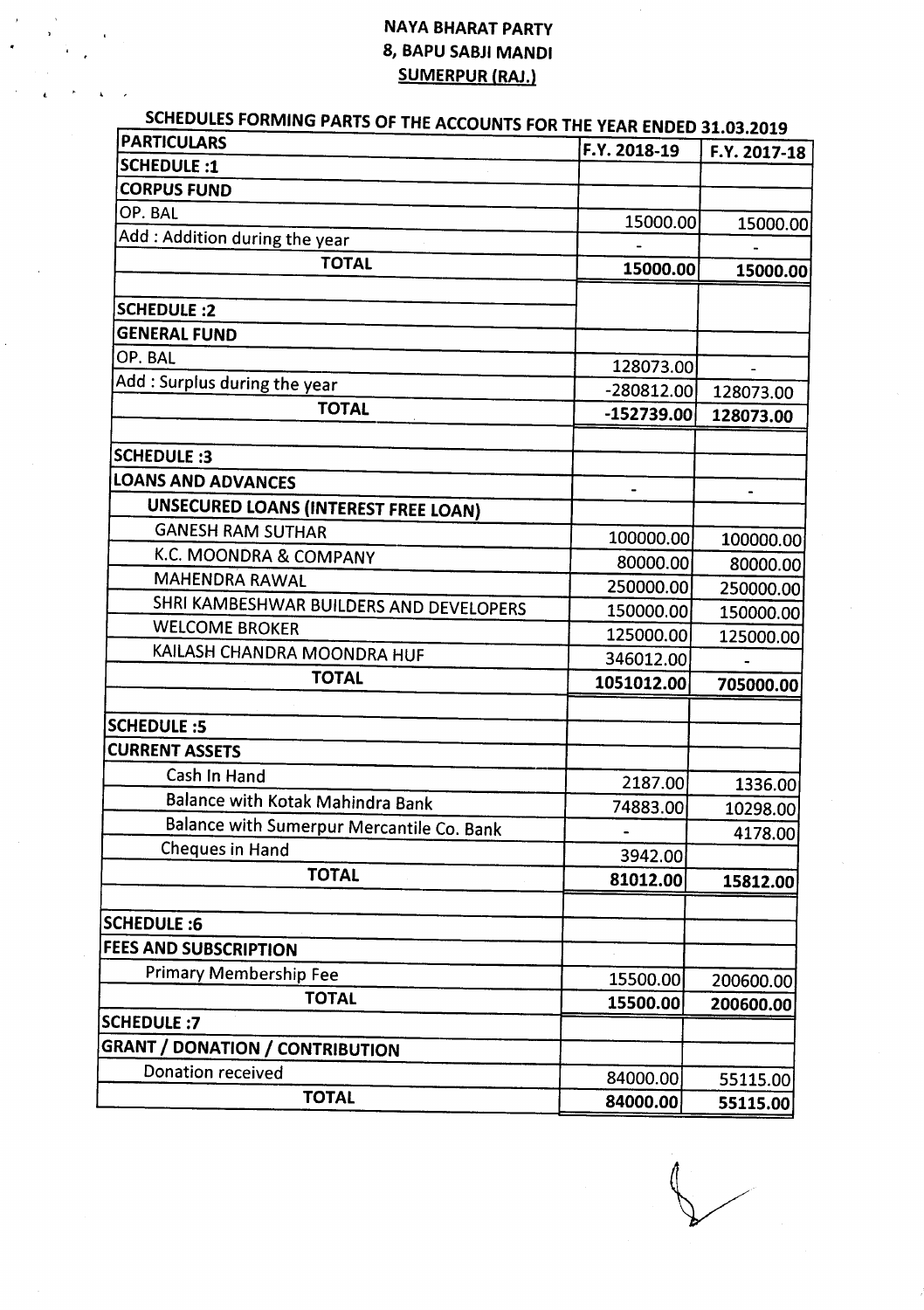# **NAVA BHARAT PARTY** 8, **BAPU SABJI MAND SUMERPUR** (RAJ.)

| <b>FIXED ASSETS CHART</b> |                          |                               |                          |                   |                   |                   | Schedule: 4                |                |
|---------------------------|--------------------------|-------------------------------|--------------------------|-------------------|-------------------|-------------------|----------------------------|----------------|
| Asset Group               | <b>Rate</b><br>WDV as on |                               | <b>Addition</b>          |                   | <b>IDeduction</b> | lTotal            | Depreciation for WDv as on |                |
|                           | 01-04-2018               | <b>IMore than</b><br>180 days | lless than<br>$180$ days |                   |                   | the year          | 31-03-2019                 |                |
| <b>ITANGIBLE ASSET</b>    |                          | lRupes                        | IRupees                  | <b>IRupees</b>    | <b>IRupees</b>    | <b>IRupees</b>    | lRupees                    | <b>IRupees</b> |
| CAR (VEHICLE)             |                          | 832261.00                     | 0.001                    | 0.00 <sub>l</sub> |                   | 0.00 <sub>l</sub> |                            | 832261.00      |
| Total                     |                          | 832261.00                     | 0.00                     | 0.00 <sub>l</sub> | 0.00 <sub>l</sub> | 0.00              | 0.00 <sub>l</sub>          | 832261.00      |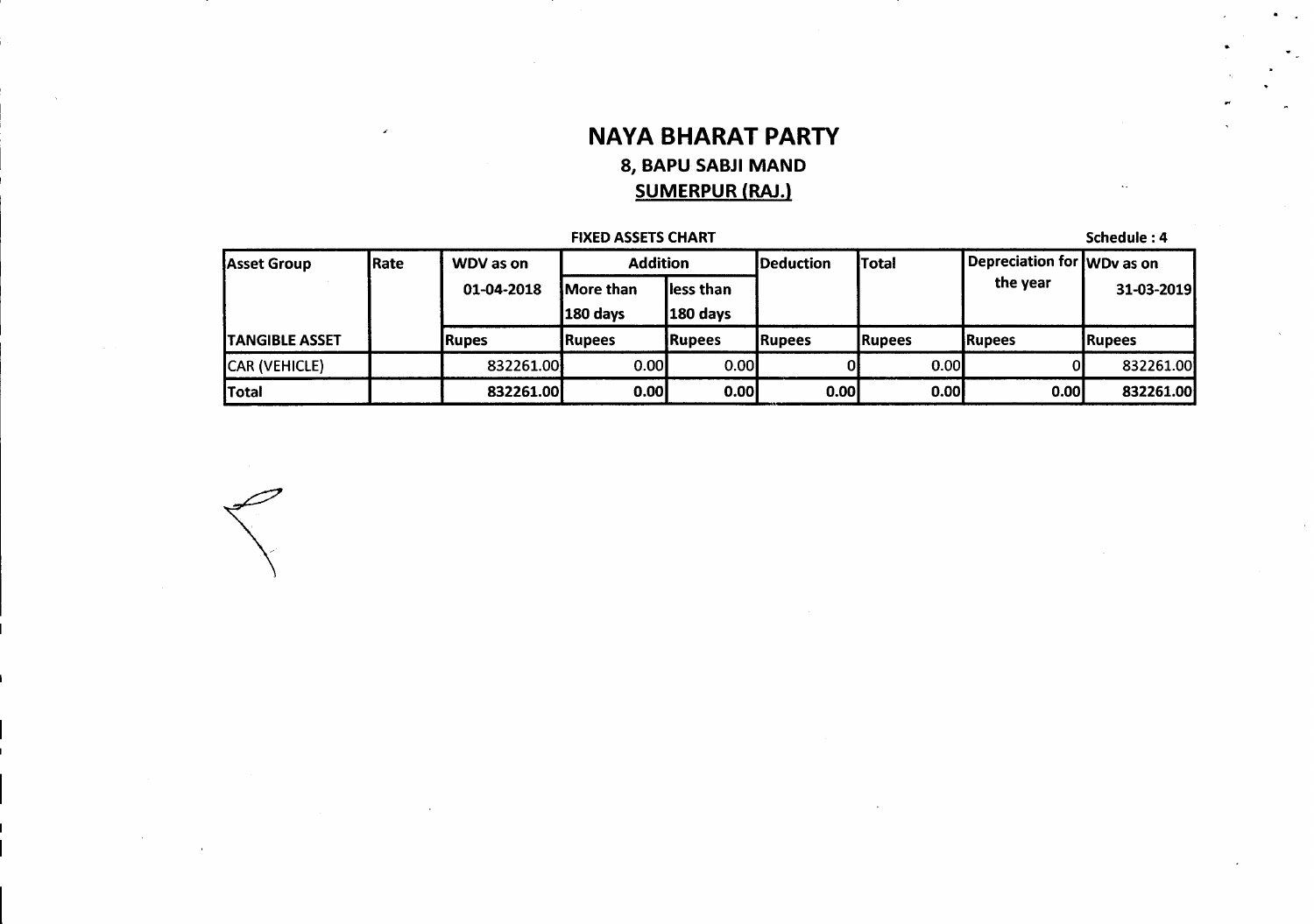## NAYA BHARAT PARTY 8, BAPU SABJI MANDl SUMERPUR (RAJ.)

L ,

| <b>PARTICULARS</b>                         | F.Y. 2018-19   | F.Y. 2017-18 |
|--------------------------------------------|----------------|--------------|
| <b>SCHEDULE:8</b>                          |                |              |
| <b>ELECTION EXPENSES</b>                   |                |              |
| <b>Election Campaign Expenses</b>          | 377662.00      |              |
| <b>TOTAL</b>                               | 377662.00      |              |
| <b>SCHEDULE: 9</b>                         |                |              |
| <b>EMPLOYEE COST</b>                       | $\blacksquare$ | 45000.00     |
| <b>TOTAL</b>                               |                | 45000.00     |
| SCHEDULE:10                                |                |              |
| <b>ADMINISTRATIVE AND GENERAL EXPENSES</b> |                |              |
| <b>Bank Charges</b>                        | 501.00         | 894.00       |
| <b>Banner Expenses</b>                     |                | 670.00       |
| <b>Meeting Expenses</b>                    |                | 15300.00     |
| <b>Stationary Expenses</b>                 |                | 4178.00      |
| <b>Other Expenses</b>                      |                | 2000.00      |
| <b>Registration Fees</b>                   |                | 10000.00     |
| <b>Printing &amp; Stationary Expenses</b>  | 2149.00        |              |
| <b>TOTAL</b>                               | 2650.00        | 33042.00     |
|                                            |                |              |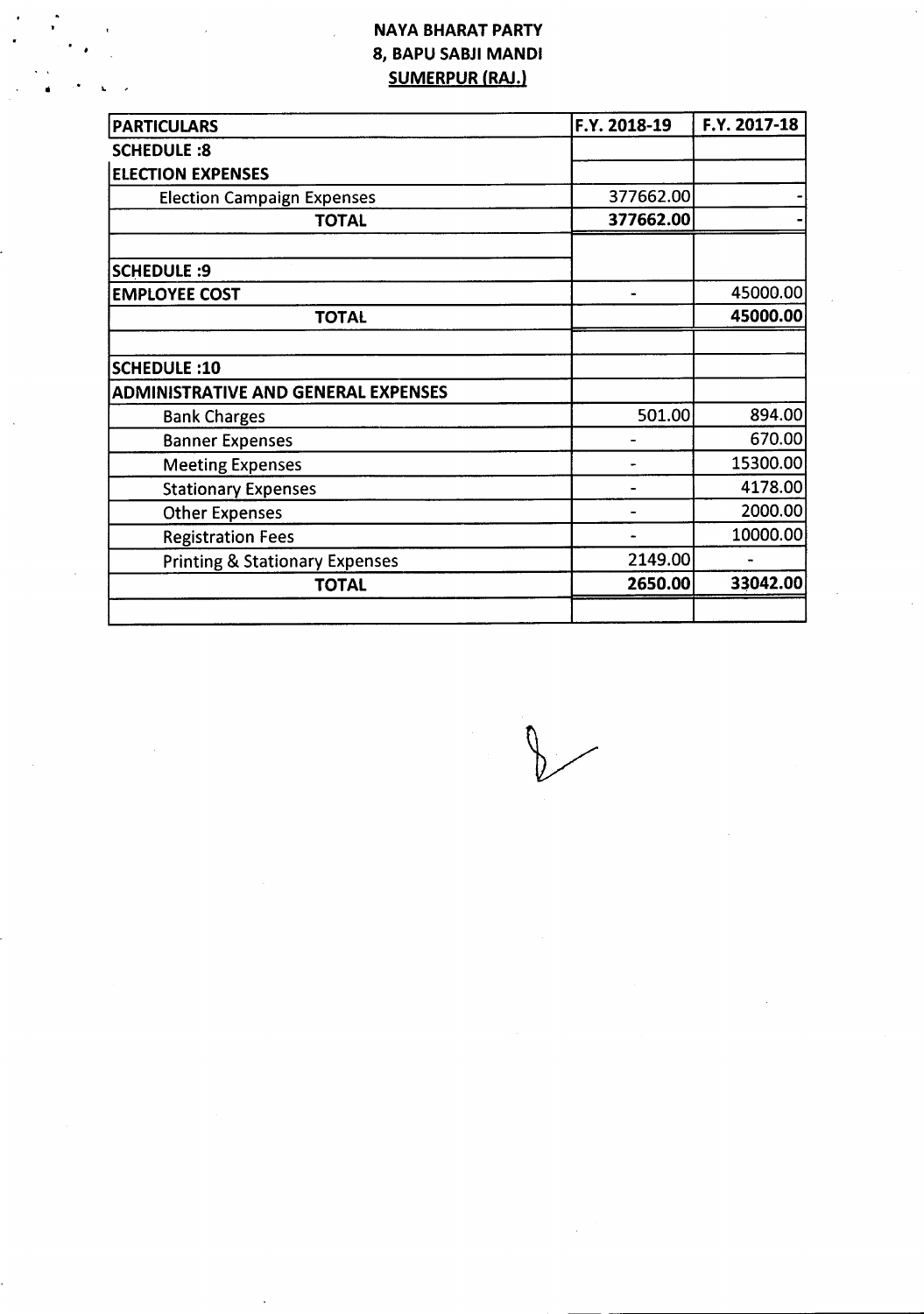# **NAVA SHARAT PARTY** 8, BAPU SABJI MANDI SUMERPUR-306902 RAJASTHAN

### SCHEDULEST FORMING PART OF ACCOUNTS FOR THE YEAR ENDED 31.3.2019,

### SCHEDULE-11

..

#### SIGNIFICANT ACCOUNTING POLICIES:

- I) NAYA BHARAT PARTY is registered under Section 29A of the Representation of the People Act 1951 on the 17<sup>th</sup> NOVEMBER 2017 with the Election Commission of India.
- II) Financial statements are prepared on the basis of Accounting Standards issued by the Institute of Chartered Accountants of India to the extent possible subject to applicability of such standards.
- III) The accounts of the Party are maintained on historical cost system. Incomes are recognised on accrual basis and Expenses are accounted for on accrual basis.
- IV) No Depreciation has been claimed on the fixed asset.
- V) There is no closing stock in the books of accounts.
- VI) Party has not made any investment during the period.
- VII) the figures appearing in the Financial Statements has been rounded off to the nearest of Rupee 1.

### SCHEDULE-12

#### NOTES TO ACCOUNTS:

- I) During the year, no significant donation from any individual or other has been received. Total donation of Rs.84000.00 was received.
- II) No donation was received from outside of India.
- III) No penalty of material amount has been imposed on any of the electoral officers during the year.

#### **FOR NAYA BHARAT PARTY**

H.C. Morado

PRESIDENT TREASURER

FOR MUNDRA & CO. CHARTERED ACCOUNTANTS FRN No. : 013023C

 $\pm$  element  $\sim$   $\sim$ 

**ASHWANI MUNDRA** (PARTNER) M.No. : 405081

DATE: 28.09.2019 PLACE: JAIPUR